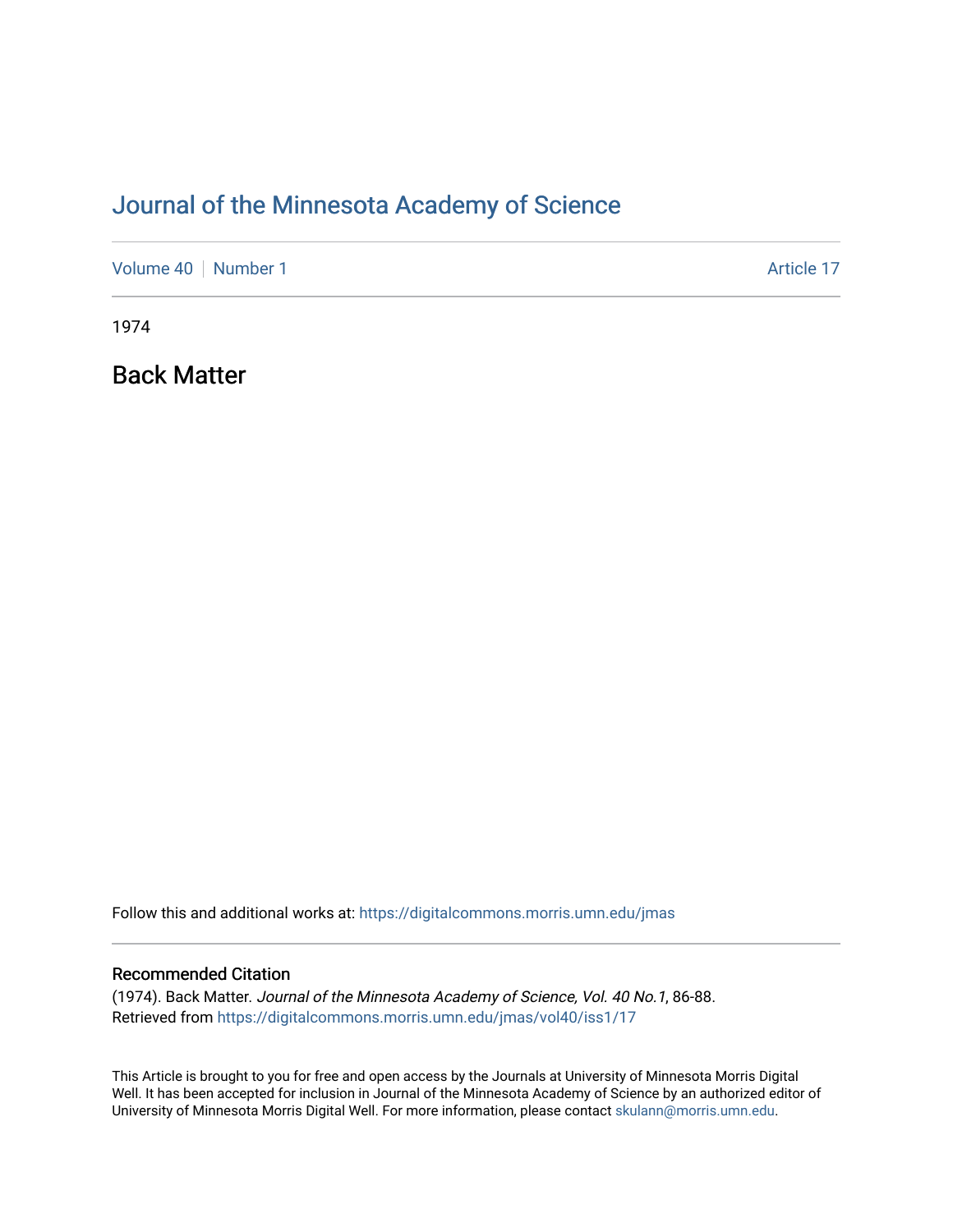## **Notice to Contributors of Articles**

#### **Publication policies**

Membership in the Minnesota Academy of Science is a desirable but not necessary condition of publication in the **JOURNAL.**  All papers by residents of Minnesota, staff and students of **Minne**sota high schools, colleges, and universities, that meet the editorial -criteria of the Academy will be considered for publication. Papers are accepted with the understanding that they have not been published, submitted, or accepted for publication elsewhere. Short reports of work published elsewhere are welcomed, however, providing copyrights are not infringed.

#### **Types of papers**

The JOURNAL welcomes all papers of scientific interest to the membership and to residents of Minnesota, such as articles, reports of research, abstracts of work published elsewhere, letters of opinion or information, reports of meetings and book reviews. All papers should be prepared in the form best suited to its material and purpose.

EACH PAPER MUST BE ACCOMPANIED BY AN AB-STRACT AND A BRIEF PROFESSIONAL BIOGRAPHY OF THE AUTHOR/ AUTHORS. TWO COPIES SHOULD BE SUB-MITTED.

#### **Proofs**

One set of galley proofs will be provided for each paper. Alterations should be kept to an absolute minimum and should be marked on the galley, not on the manuscript. The Academy reserves the right to bill authors for textual revisions after type has been set. Corrected proofs should be returned to the Editor as quickly as possible.

#### **Reprints**

Reprints are provided at cost. The minimum order is 100 reprints. Order forms follow publication.

#### **Preparation of manuscripts**

All manuscripts must be prepared on a good grade of white bond paper and double spaced throughout. Do not use yellow second sheets, thin or "erasable" paper. Do not use single spacing anywhere.

#### **Fooi'notes**

Footnotes should not be used. In most instances, the information can be incorporated in the text. Do not use footnotes for references or citations.

#### **Illustrations**

Photographic illustrations should be black and white prints with glossy finish. Charts or sketches should be done in simple, fairly heavy lines, with a minimum of lettering wherever possible. All illustrations should be identified with the articles. It is in the discretion of the editor to select or eliminate submitted photos; and in most cases it is impossible to use more than four illustrations with any single article.

#### **References**

References should be arranged alphabetically in the following form:

| Book:               | Andover, P. 1961. A study of New England Rocks.<br>Boston, Provincial Press.                                                                    |
|---------------------|-------------------------------------------------------------------------------------------------------------------------------------------------|
| Chapter:            | Exeter, C., and Andover, P. 1961. Vermont Granite.<br>In Andover, P., Editor. A Study of New England<br><i>Rocks.</i> Boston, Provincial Press. |
| Journal<br>article: | Andover, P., Exeter, C., and Choate, S. 1962. Addi-<br>tional Notes on New England Rocks. Geol., 24:12,.                                        |

#### **SubheadinQS**

Insert subheads in appropriate places in the text. Keep them short and meaningful. Avoid use of "Introduction" at beginning of paper or "conclusion" near end.

#### **Summary**

Do not use a summary if it duplicates the information in your abstract.

The Journal of the Minnesota Academy of Science is available on microfilm from Xerox University Microfilms, 300 North Zeeb Road, Ann Arbor, Michigan, 48106.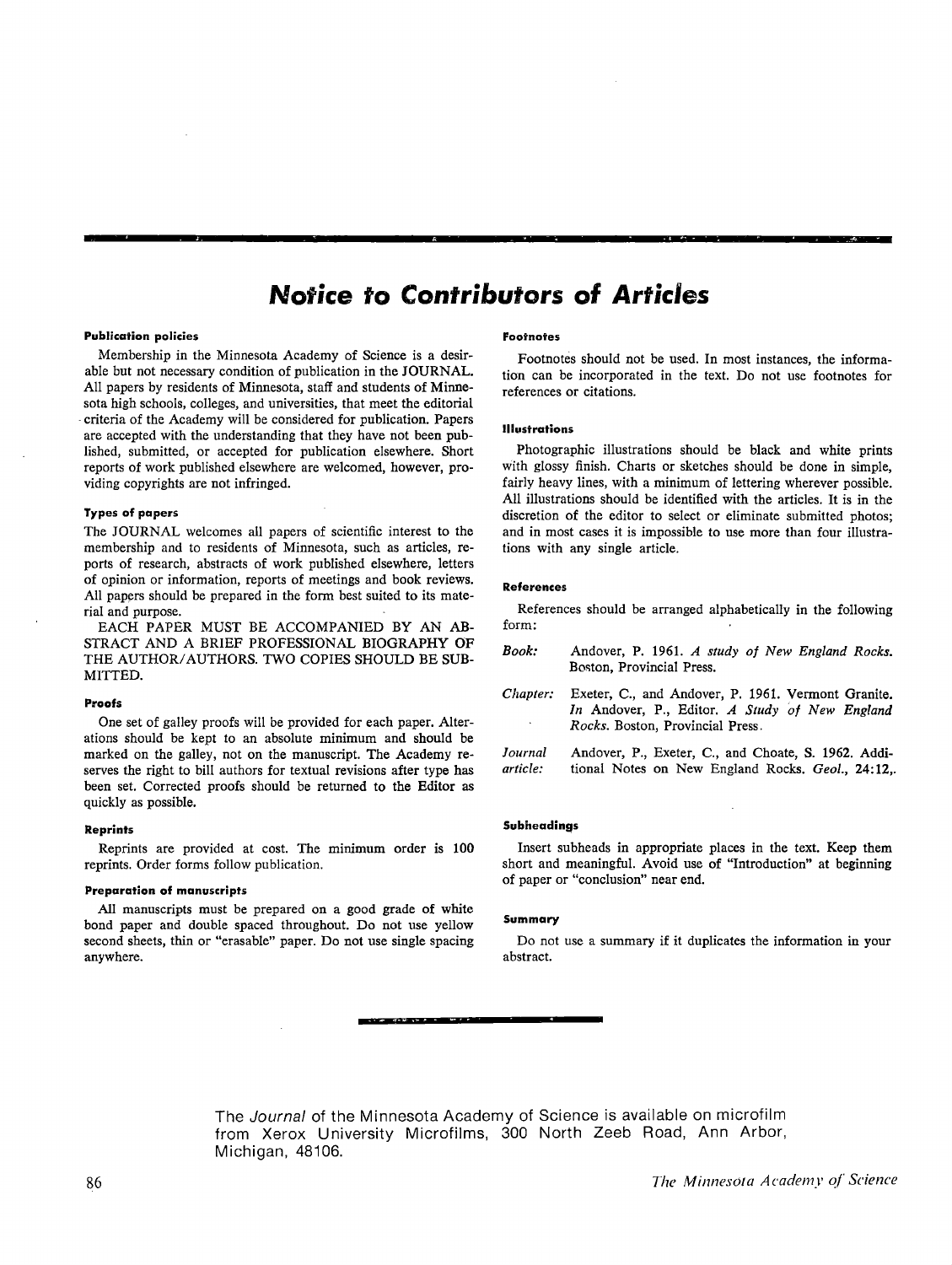|                                                                                                       |                                                                                                                                                                                  | 3100 38th Avenue South<br>Minneapolis, Minnesota 55406 | Phone 721-3391<br>Area Code 612                                                                                                                                                                                                                                                                                                             |
|-------------------------------------------------------------------------------------------------------|----------------------------------------------------------------------------------------------------------------------------------------------------------------------------------|--------------------------------------------------------|---------------------------------------------------------------------------------------------------------------------------------------------------------------------------------------------------------------------------------------------------------------------------------------------------------------------------------------------|
| APPLICATION FOR MEMBERSHIP IN THE MINNESOTA ACADEMY OF SCIENCE                                        |                                                                                                                                                                                  |                                                        |                                                                                                                                                                                                                                                                                                                                             |
|                                                                                                       |                                                                                                                                                                                  |                                                        | UNDERGRADUATE \$1.00                                                                                                                                                                                                                                                                                                                        |
|                                                                                                       | GRADUATE STUDENT \$3.00                                                                                                                                                          |                                                        | Year of Graduation                                                                                                                                                                                                                                                                                                                          |
| H. NAME<br>Last                                                                                       | First                                                                                                                                                                            | Middle                                                 | Dr., Miss, Mr., Mrs.<br><b>Title</b>                                                                                                                                                                                                                                                                                                        |
| II. HOME ADDRESS                                                                                      | Street                                                                                                                                                                           |                                                        | Phone                                                                                                                                                                                                                                                                                                                                       |
|                                                                                                       | City                                                                                                                                                                             |                                                        | Zip Code                                                                                                                                                                                                                                                                                                                                    |
| III. INSTITUTION                                                                                      | Name                                                                                                                                                                             |                                                        | Position                                                                                                                                                                                                                                                                                                                                    |
| IV. ADDRESS                                                                                           | <b>Street</b>                                                                                                                                                                    |                                                        | Phone                                                                                                                                                                                                                                                                                                                                       |
|                                                                                                       | City                                                                                                                                                                             |                                                        | Zip Code                                                                                                                                                                                                                                                                                                                                    |
| V. Academy Section: Please indicate which of the following sections would be most significant to your | teaching, research, or professional interests. You may wish to list in order of preference $(1, 2, 3, \text{ etc.})$ .                                                           |                                                        |                                                                                                                                                                                                                                                                                                                                             |
| 1. Mathematics __________, 2. Physics _________, 3. Chemistry ________, 4. Earth Science ________,    |                                                                                                                                                                                  |                                                        |                                                                                                                                                                                                                                                                                                                                             |
|                                                                                                       |                                                                                                                                                                                  |                                                        |                                                                                                                                                                                                                                                                                                                                             |
|                                                                                                       | 8. Anthropology<br>3. Anthropology<br>3. History and Philosophy of Science<br>3. Anthropology<br>3. History and Philosophy of Science                                            |                                                        |                                                                                                                                                                                                                                                                                                                                             |
|                                                                                                       | 10. Engineering _________, 11. Medical Sciences ________, 12. Agriculture _______, 13. Political<br>Science<br>14. Science Education<br>15. Sigma Delta Epsilon<br>16. Sociology |                                                        |                                                                                                                                                                                                                                                                                                                                             |
|                                                                                                       | 17. M.S.T.A.                                                                                                                                                                     |                                                        | Date $\qquad \qquad$ $\qquad$ $\qquad$ $\qquad$ $\qquad$ $\qquad$ $\qquad$ $\qquad$ $\qquad$ $\qquad$ $\qquad$ $\qquad$ $\qquad$ $\qquad$ $\qquad$ $\qquad$ $\qquad$ $\qquad$ $\qquad$ $\qquad$ $\qquad$ $\qquad$ $\qquad$ $\qquad$ $\qquad$ $\qquad$ $\qquad$ $\qquad$ $\qquad$ $\qquad$ $\qquad$ $\qquad$ $\qquad$ $\qquad$ $\qquad$ $\q$ |

 $\bar{1}$ 

 $\ddot{\phantom{1}}$ 

 $\ddot{\cdot}$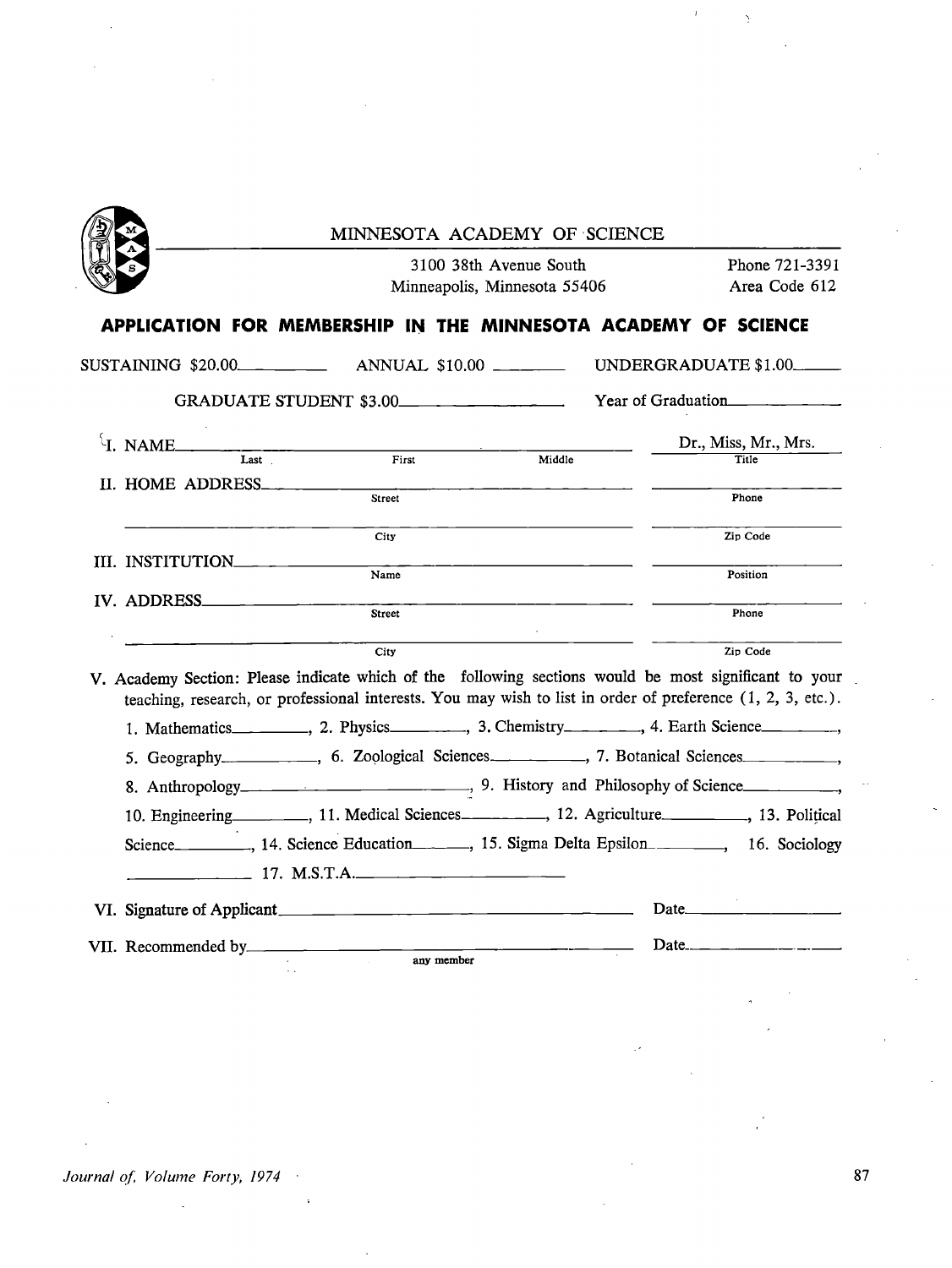## *Minnesota Natural Areas Worthy of \_Preservation*

Academy of Science members and their friends can help in the program to preserve natural areas in the state by reporting sites that seem worthy of attention. Sites may be either extensive areas under multiple ownerships or small parcels within private properties. The main thing is to identify locations as soon as possible.

|     | Address                                                                                                                                                            |
|-----|--------------------------------------------------------------------------------------------------------------------------------------------------------------------|
|     | Signed<br>Date                                                                                                                                                     |
| 13. | use recommended, as teaching, research, etc.)                                                                                                                      |
|     |                                                                                                                                                                    |
| 12. | Availability of local people. For project committee: ____________________________                                                                                  |
|     |                                                                                                                                                                    |
| 11. | Technical opinion: (Give name and address of one or more ecologists or others who know the<br>area or have seen it and could testify as to its scientific aspects) |
|     |                                                                                                                                                                    |
| 10. | Special problems. Trespass:<br>Picnicking: Fire: Fire: Exotics: Exotics:                                                                                           |
|     |                                                                                                                                                                    |
|     | Grazing: Lumbering: Flooding: Flooding:                                                                                                                            |
|     | 9. Past human disturbance of the land. Farming: _________________________________                                                                                  |
|     | Roads: Trails: Trails: 0ther: 0.11                                                                                                                                 |
|     |                                                                                                                                                                    |
|     | <u> 1980 - Johann John Stone, meil in der Stone besteht der Stone der Stone besteht der Stone der Stone der Stone</u><br><u> 1980 - Jacques Jacques (f. 1980)</u>  |
|     |                                                                                                                                                                    |
|     |                                                                                                                                                                    |
|     | 7. Natural Area Values:                                                                                                                                            |
|     | $\sim$ $\sim$ $\sim$<br>Sale: Price: Price: Option desirable: 2000.                                                                                                |
|     | <u> 1989 - Jan James James (f. 1989)</u>                                                                                                                           |
|     |                                                                                                                                                                    |
|     |                                                                                                                                                                    |
|     | 3. Detailed location. Boundaries indicated on attached county map or state road map:                                                                               |
|     | Distance and direction from village or town:                                                                                                                       |
|     |                                                                                                                                                                    |

Return completed form to: Executive Director Minnesota Academy of Science 3100 38th Avenue South · Minneapolis, Minn. 55406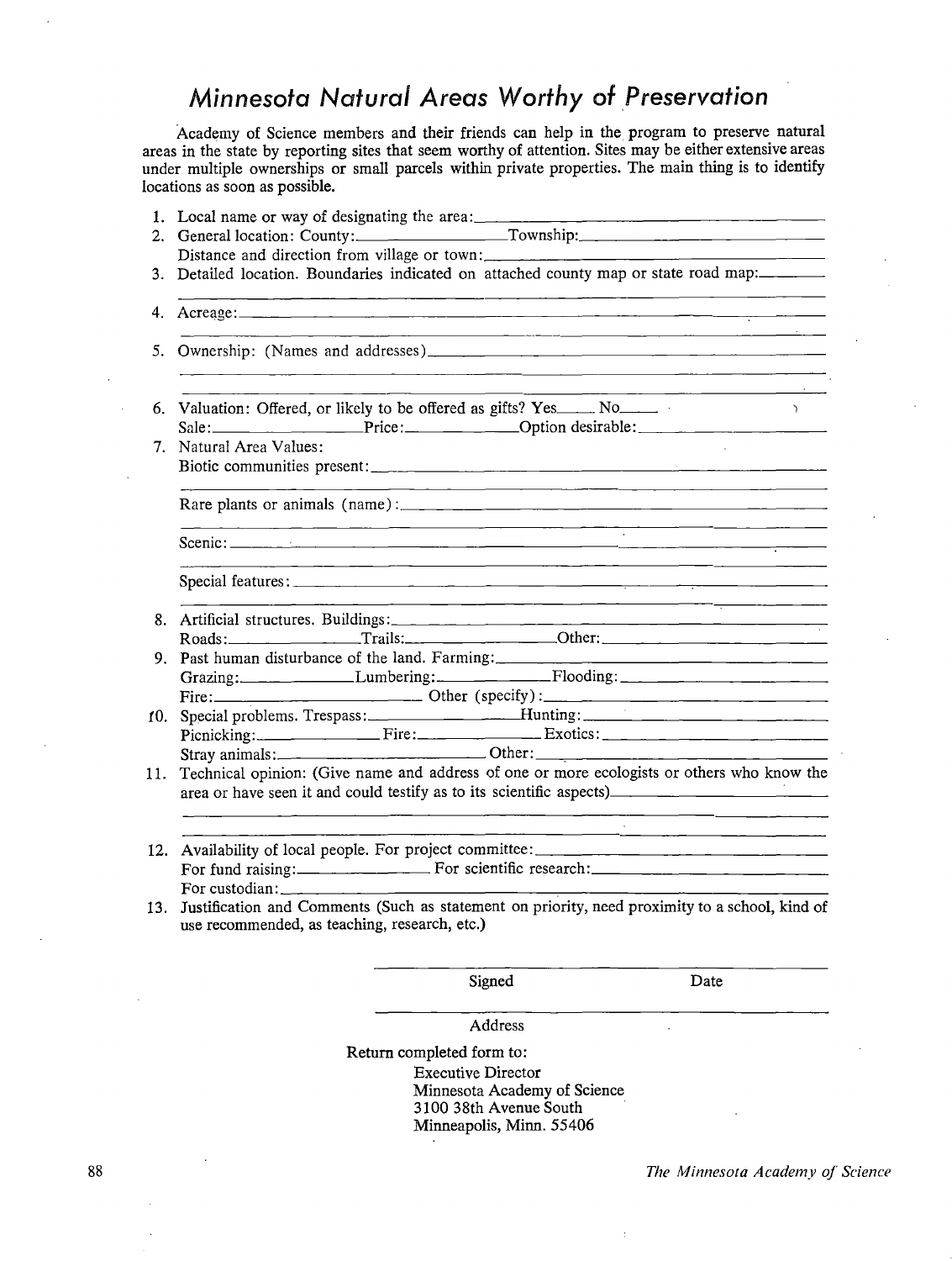# **Supporting Contributors**

Contributions from businesses, scientific and academic organizations, foundations, institutions and individuals provide essential support to the Minnesota Academy of Science beyond the dues of members. There contributions, which are tax-deductiple, may be made as annual donations or as stipends for specific projects, memorials or other Academy purposes. Present contributors are:

> American Chemical Society, Minnesota Chapter Bayport Foundation Buckbee-Mears Company Cargill Foundation Central Research Laboratories, Inc. Chem/ Serv, Inc. Duluth Missabe and Iron Range Railway Company Economics Laboratory Erie Mining Company Ford Motor Company H. B. Fuller, Company General Mills Foundation Gillette Company Gould, Inc. Green Giant Company Honeywell, Inc. International Multifoods Minneapolis Gas Company Minnesota Mining and Manufacturing Company Northern States Power Company Northwestern Bell Telephone Company Northwestern National Life Insurance Company Ottertail Power Company Lewis and Annie F. Paper Foundation Peavey Company Pillsbury Company Prudential Life Insurance Company Univac-Sperry Rand Foundation

# **Support for Special Proiects**

Minnesota Section, American Chemical Society General Mills Foundation GRANELDA Green Giant Company Honeywell, Inc. Hormel Corporation Minnesota Commission for the Humanities Nature Conservancy North Star Research Institute Northern States Power Company Northwestern Bell Telephone Company Science Museum of Minnesota Univac-Sperry Rand Foundation U.S. Office of Education

## **Scholarship Support**

Minnesota Section, American Chemical Society

# **Office Facilities**

North Star Research Institute